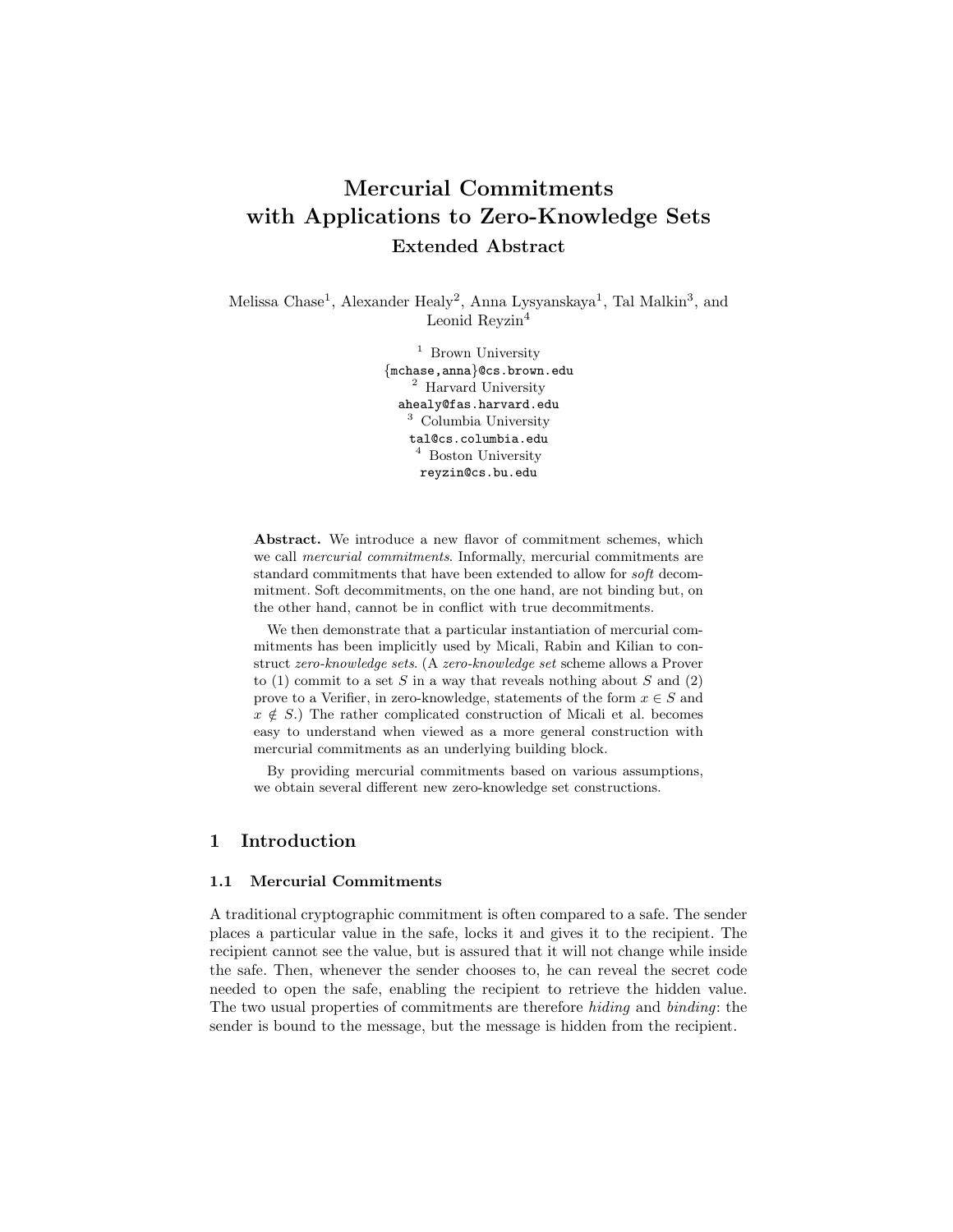We propose a variant of traditional commitments, where the opening protocol is two-tiered. Partial opening, which we call "teasing", is not truly binding: it is possible for the sender to come up with a commitment that can be teased to any value of the sender's choice. True opening, on the other hand, is binding in the traditional (computational) sense: it is infeasible for the sender to come up with a commitment that he can open to two different values.

Despite the fact that a commitment can potentially be teased to any value, a tease is not merely a meaningless assertion. A tease of a commitment to a value  $m$  is a guarantee that the commitment cannot be opened to any value other than m. In other words, the recipient of a tease knows that if the commitment can be opened at all, then it will be to the same value. It is infeasible for the sender to come up with a commitment that can be teased to  $m_1$  and opened to  $m_2 \neq m_1$ .

This immediately implies, of course, that if the sender can open a commitment at all, then it can be teased to only one value. Thus, the sender must choose, at the time of commitment, whether to "soft-commit," so as to be able to tease to multiple values but not open at all, or to "hard-commit," so as to be able to tease and to open to only one particular value. The recipient, however, cannot tell which of the two options the sender has chosen (this is ensured by the hiding property).

We call this new primitive *mercurial commitment*.

Mercurial commitments are different from trapdoor or chameleon commitments of [BCC88]. All chameleon commitments are equivocal whenever the sender knows a trapdoor for the commitment scheme. In mercurial commitments, on the other hand, the sender is given the choice, at the time of commitment, whether to make the commitment equivocal or binding. Furthermore, in chameleon commitments, equivocated and regular decommitments look the same to the recipient; whereas in mercurial commitments, the recipient may be content with the decommitment that may have been equivocated (tease), or may require the stronger full decommitment (open).

Note that mercurial commitments directly imply conventional commitments as a special case, when only hard-commit and open are used (and the soft-commit and tease functionalities are ignored).

We have not yet addressed the hiding property of mercurial commitments. For our application, we need a very strong hiding property, namely, simulatability (which we can provide in the shared-random-string or trusted-parameters model<sup>5</sup>, or else interactively). However, such strong hiding does not seem to be an essential property of mercurial commitments, and it is conceivable that, if mercurial commitments find other applications, weaker hiding properties will suffice.

<sup>&</sup>lt;sup>5</sup> The shared-random-string model assumes that a uniform random string is available for all parties to use. The trusted-parameters model assumes that a public string from some (possibly complex) distribution has been produced and is available for all parties to use; furthermore the (uniform) coins used to produce that string are unknown to the parties (for instance, such a string could be a product  $n$  of two large primes  $p$  and  $q$ , where the primes themselves are unknown to the parties).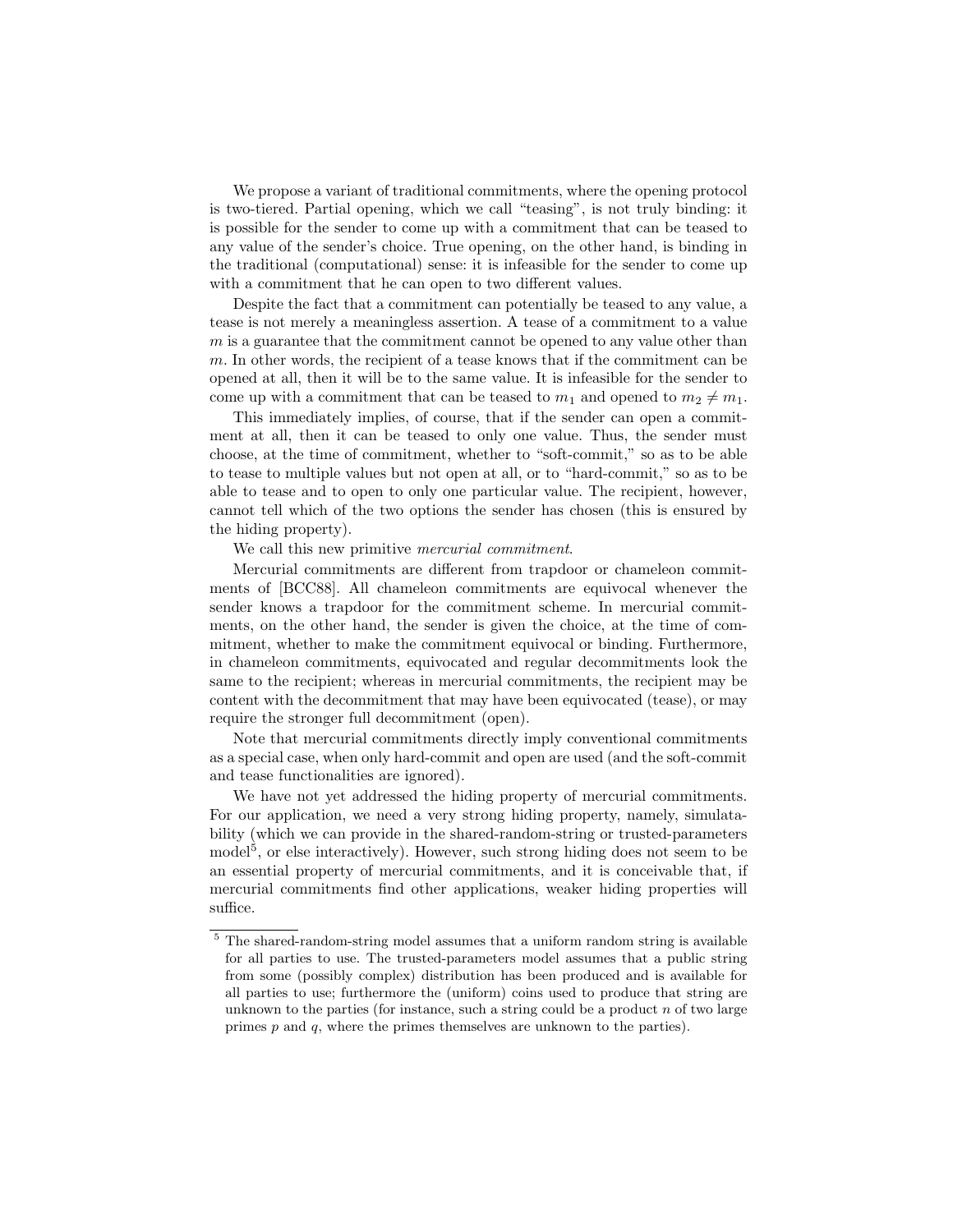We formally define mercurial commitments in Section 2.1. We provide four constructions in Section 2.2: based on general (possibly noninteractive) zeroknowledge, claw-free permutations, discrete logarithms, and factoring respectively. The last two constructions are efficient enough to be useable in practice.

We distilled the notion of mercurial commitments out of the zero-knowledge set construction of [MRK03], where a particular construction (namely, the one based on discrete logarithms) of mercurial commitments is implicitly used. We believe that abstracting this notion and separating its construction from the construction of zero-knowledge sets themselves is beneficial. First, as we demonstrate in Section 3.2, the [MRK03] construction of zero-knowledge sets becomes conceptually simpler when mercurial commitments are used as a building block. Second, when mercurial commitments can be studied in isolation, it is much easier to come up with novel constructions for them, and therefore also for zeroknowledge sets. Finally, mercurial commitments are interesting independently of this specific application because of their potentially broader applicability.

### 1.2 Zero-Knowledge Sets

Zero-knowledge sets (ZKS) were recently introduced by Micali, Rabin, and Kilian [MRK03]. ZKS allow a prover to commit to an arbitrary finite set  $S$  in such a way that for any string  $x$  he can provide an efficient sound proof of whether  $x \in S$  or  $x \notin S$ , without revealing any knowledge beyond this membership assertion. That is, the recipient (verifier) of the proof learns nothing else about the set S, not even the size of S. We elaborate on the formal definition of ZKS in Section 3.1.

As pointed out by [MRK03], the notion of zero-knowledge sets can be extended to zero-knowledge elementary databases, where each element  $x \in S$  has a value  $v(x)$  associated with it. After committing to S, the prover can provide an efficient proof for each x of either " $x \in S$  and  $v(x) = v$ ", or " $x \notin S$ ", without revealing any further information. Sets, of course, are a special case of this, where the value associated with each  $x \in S$  is 1. Throughout this paper, we use ZKS to refer also to the more general zero-knowledge elementary databases.

Micali, Rabin, and Kilian give a construction of zero-knowledge sets under the discrete logarithm assumption in the shared random string model. This construction is noninteractive (i.e., both the initial commitment and query answers require a single message from the prover to the verifier) with  $O(k^2)$ -bit proofs for security parameter k. They do not show how to remove the number-theoretic details of their construction, and leave open whether constructions not based on the discrete logarithm assumption are possible at all.

It is an interesting problem to consider what alternative constructions are possible, and under what assumptions these constructions can be realized.

Ostrovsky, Rackoff and Smith [ORS04] provide constructions for consistent database queries, which allow the prover to commit to a database, and then provide query answers that are provably consistent with the commitment. They also consider the problem of adding privacy to such protocols. Their constructions can handle queries much more general than just membership queries; they yield two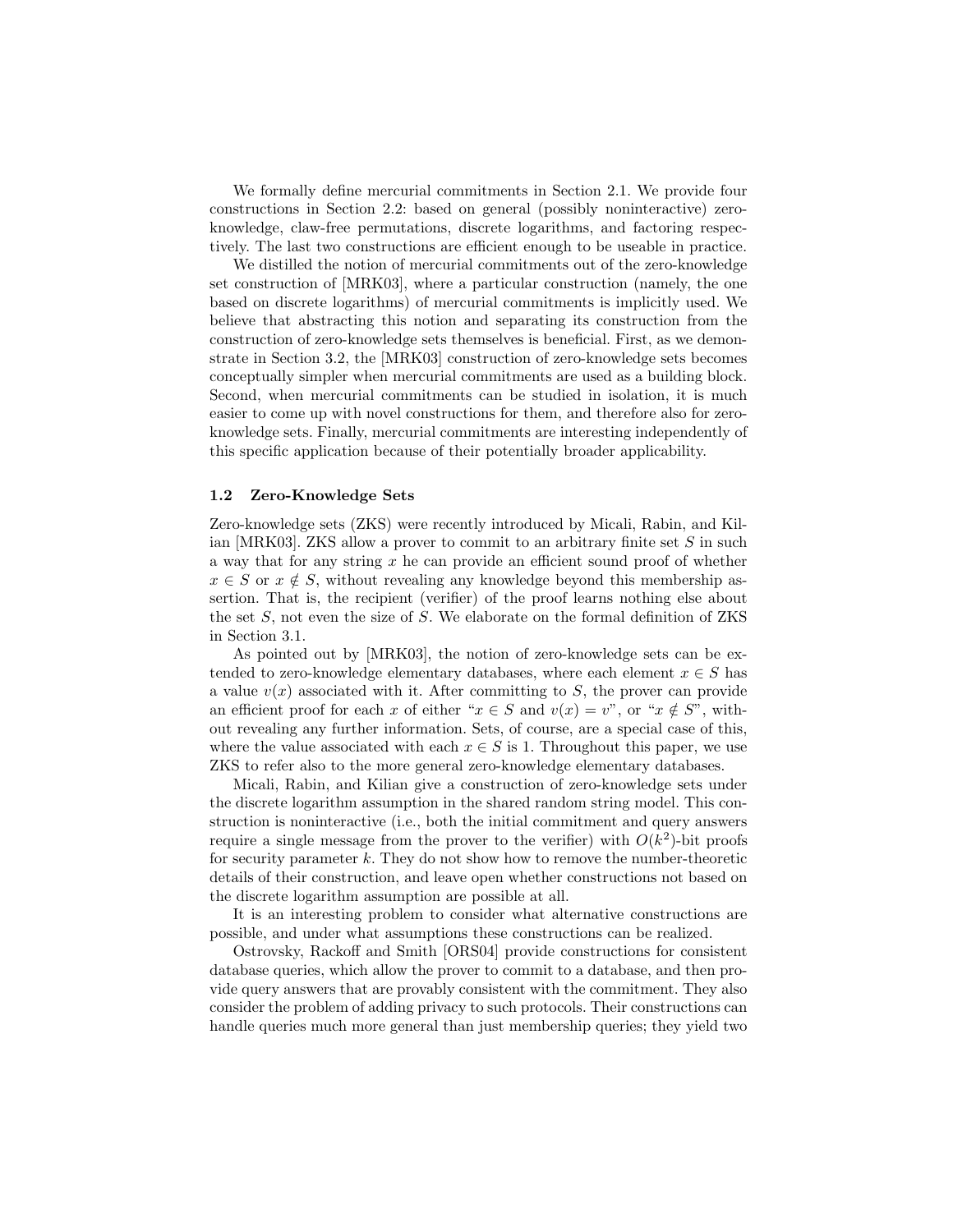constructions of ZKS as special cases. The first construction is a feasibility result, showing that interactive ZKS can be built out of (public) collision-resistant hash functions (CRHF) and zero-knowledge proofs of NP statements (which require only one-way functions, which are implied by CRHF); noninteractive ZKS can be built in the shared random string model out of CRHF and noninteractive zeroknowledge. The second construction is more efficient, based on the assumptions of CRHF and homomorphic commitments. Unfortunately, it requires interaction (which can be removed in the random oracle model) and requires the prover to keep a counter  $t$  of the number of queries asked so far. (For security parameter k, the proofs are of size  $O(tk^4)$  and, in particular, grow with  $t^6$ )

We provide an alternative proof of the same feasibility result, as well as more efficient constructions based on different assumptions, as detailed next.

#### 1.3 Zero-Knowledge Sets from Mercurial Commitments

We describe the work of [MRK03] in light of our new primitive, thus showing how to construct zero-knowledge sets based on mercurial commitments and collisionresistant hash functions. Different instantiations of mercurial commitments will result in different ZKS constructions with different security assumptions and efficiency.

Instantiating our ZKS construction with mercurial commitments based on general zero-knowledge gives an alternative proof of the feasibility of ZKS from general assumptions (as mentioned above, another such proof was given independently by [ORS04]). It shows that (noninteractive) ZKS can be constructed in the shared random string model by using as building blocks noninteractive zero-knowledge (NIZK) proofs [BDMP91,FLS99], (conventional) commitment schemes (which are anyway implied by NIZK), and CRHF.<sup>7</sup> If one is willing to add interaction to the revealing (membership proof) phase of ZKS, our construction shows that CRHF and interactive ZKS are equivalent (because NIZK can be replaced with regular zero-knowledge proofs, which can be based on oneway functions, which are implied by CRHF; on the other hand, it is quite clear that CRHF is necessary for ZKS, because the initial commitment to the set must be collision-resistant). Unfortunately, the above discussion applies merely to feasibility results; none of these constructions is practical.

Instantiating our ZKS construction with mercurial commitments based on claw-free permutations gives ZKS in the trusted parameters model with proof

<sup>&</sup>lt;sup>6</sup> The proof size given in [ORS04] is  $O(tdsk^2)$ , where s is a bound on the length of each key  $x$ , and  $d$  is a bound on logarithm of the set size. However, in order to hide the set size, we must first hash each key to a k-bit value, and set  $d = k$ .

<sup>&</sup>lt;sup>7</sup> It is known how to construct NIZK proofs based on the existence of trapdoor permutations (TDP) [FLS99,BY96], or based on the existence of verifiable random functions (VRF) [GO92,MRV99]. TDP and VRF are, as far as we currently know, incomparable assumptions. Indeed, VRFs can be constructed based on gap-Diffie-Hellman groups [Lys02], while no trapdoor permutation is known based on such groups.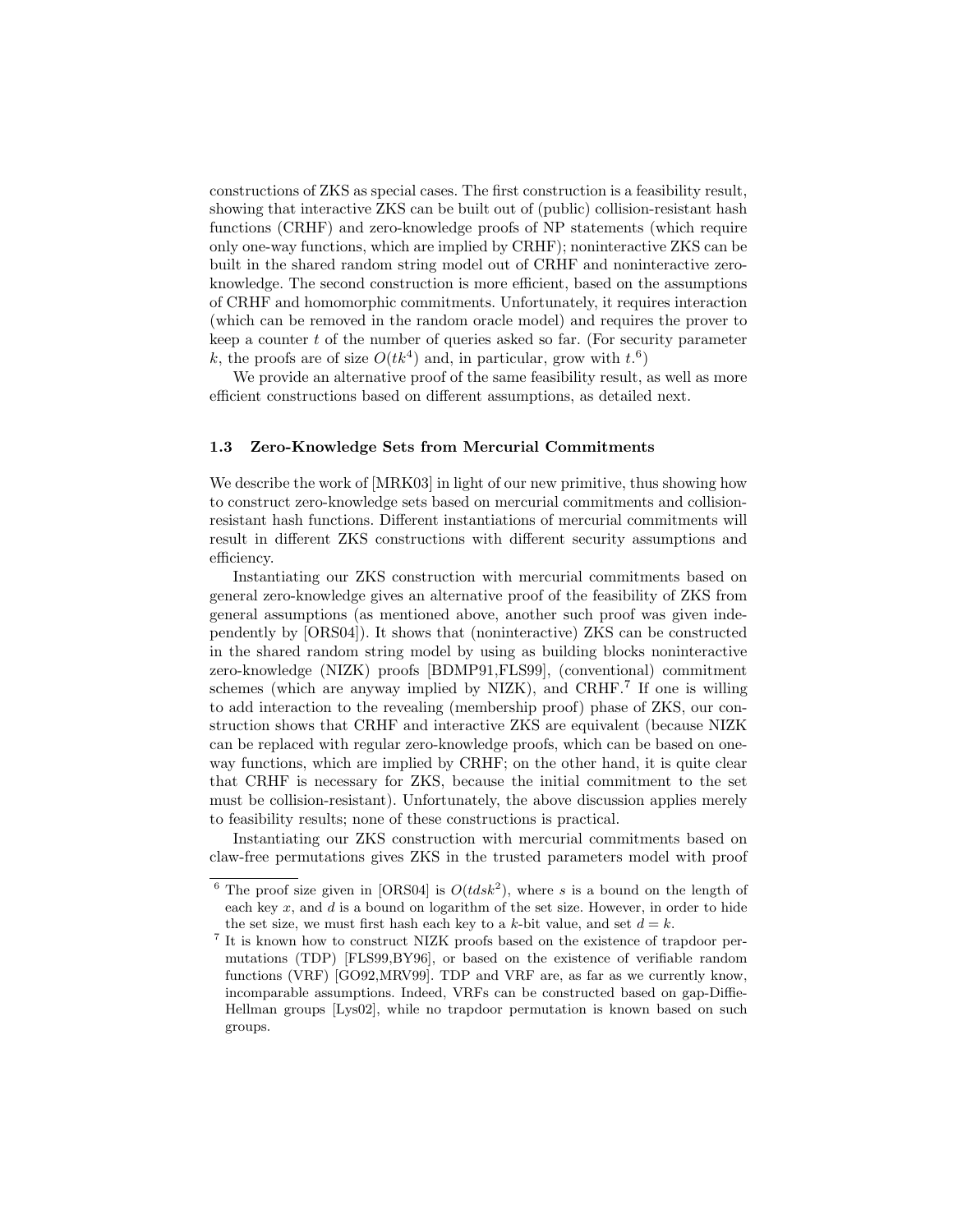length  $O(k^3)$ . The construction based on factoring further improves the efficiency, giving ZKS with proof length  $O(k^2)$  and verification time  $O(k^4)$ , suitable for practical implementation in the trusted parameters model.

For the case of ZKS from discrete-logarithm-based mercurial commitments (which are the ones implicitly used in [MRK03]), we provide a constant-factor improvement over the [MRK03] construction by utilizing a hash function better suited for such commitments. The resulting construction is within the realm of practical implementation in the shared random string model, requiring proofs of length  $O(k^2)$  and verification time  $O(k^4)$  (constants hidden by O here are fairly small and are further analyzed in Section 3.2).

# 2 The New Primitive: Mercurial Commitments

#### 2.1 Definition

As we describe in the introduction, a mercurial commitment is a commitment scheme with additional features. The first feature is that, in addition to the usual algorithm for opening a commitment, there is also an algorithm to partially open, or tease. The partial decommitment of a commitment  $C$  to a value  $x$  means, in essence, that if  $C$  can be opened at all, then it can be opened only to  $x$ . The second feature of a mercurial commitment scheme is that a commitment C can be formed in two ways: it may be a hard commitment, that is, a commitment that can be opened (and teased) in only one way; or a soft commitment that cannot be opened at all, but can be teased to any value. Let us now describe this more formally.

A mercurial commitment scheme consists of the following algorithms:

- SETUP This is a randomized algorithm run by a trusted third party that sets up the public key for the commitment. We write  $PK \leftarrow \text{SETUP}(1^k)$ . The chosen public key PK defines the (efficiently samplable) domain of possible committed values. Let us denote this domain  $D_{PK}$ . If this algorithm merely outputs its random coins, then the mercurial commitment scheme is in the shared random string model. Else it is in the stronger trusted parameters model.
- HARD-COMM This is the *deterministic* algorithm used to commit to a value. It takes as input the public key PK, a value  $x \in D_{PK}$ , and a random string r, and outputs the commitment C. We write  $C = \text{HARD-COMM}(PK, x, r)$ .
- SOFT-COMM This is the *deterministic* algorithm used to soft-commit. That is to say, a value produced by this algorithm is not really a commitment because it can never be opened. But it can be partially opened (teased) to any value of the committer's choice. This algorithm takes as input the public key  $PK$  and the random string r, and outputs a value C. We write  $C = \text{SOFT-COMM}(PK, r).$
- Tease This is the randomized algorithm for partially opening (teasing) a hard or soft commitment. On input  $(PK, x, r, C)$ , where C is either a hard commitment to x with string r, or a soft commitment with string r, TEASE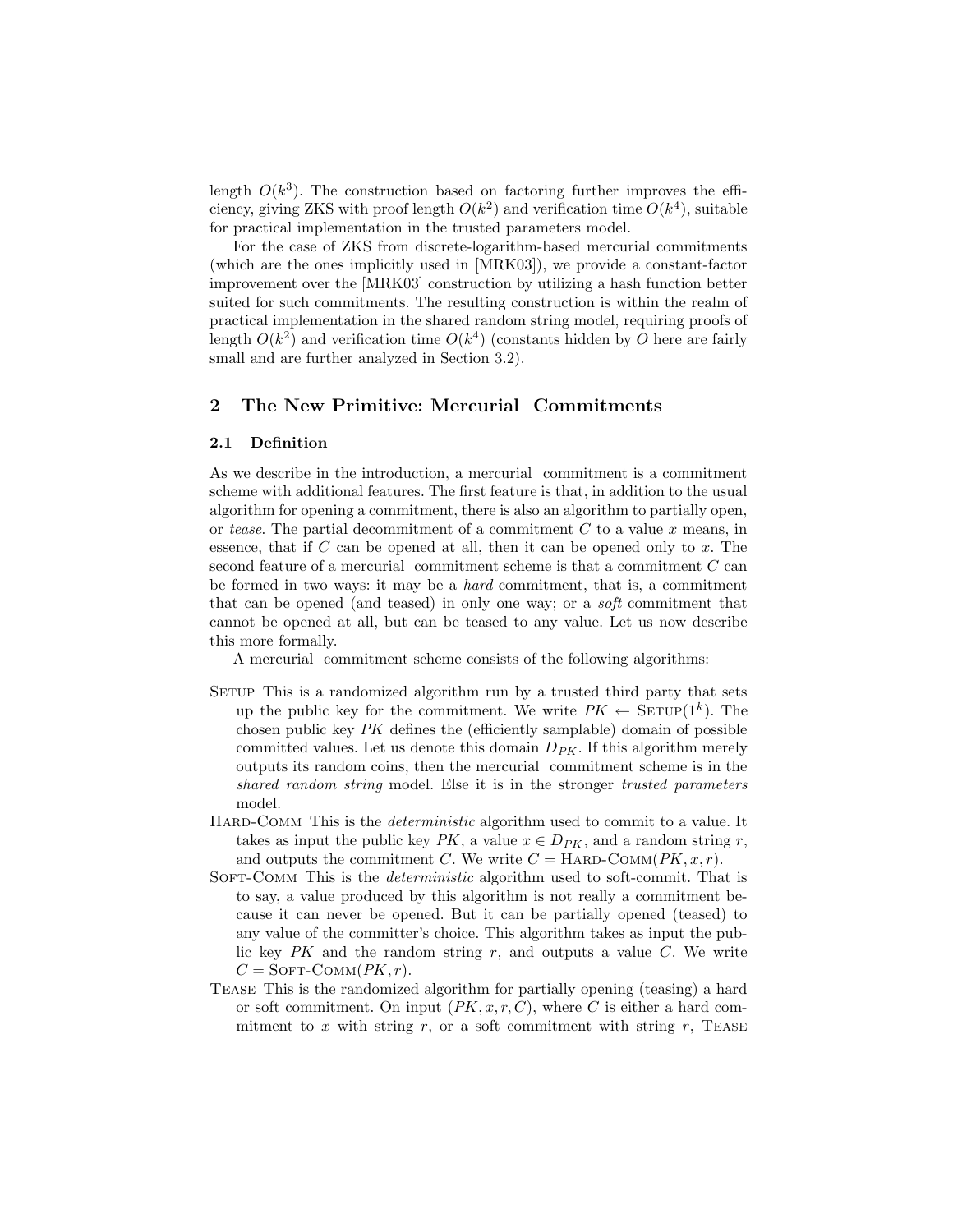outputs the partial decommitment  $\tau$  for teaser value x. We write  $\tau \leftarrow$  $TESSE(PK, x, r, C).$ 

- Ver-Tease This is the algorithm that either accepts or rejects the partial decommitment  $\tau$  to teaser value x. It takes as input the public key PK, the commitment C, and the values x and  $\tau$ .
- OPEN This algorithm opens the commitment C. If  $C = HARD-COMM(PK, x, r)$ , then on input  $(PK, x, r, C)$ , OPEN will output the decommitment  $\pi$  for the committed value x. We write  $\pi \leftarrow \text{OPEN}(PK, x, r, C)$ .
- Ver-Open This is the algorithm that either accepts or rejects the decommitment  $\pi$  to the value x. It takes as input the public key PK, the commitment C, and the values x and  $\pi$ .

As usual for commitment schemes, we require three properties: (1) correctness: Ver-Tease will always accept the correctly formed partial decommitment  $\tau$  of C for the correct teaser value x, and VER-OPEN will always accept the correctly formed decommitment  $\pi$  of C for the correct x; (2) binding: no adversary can create  $C$  such that it can be opened to two different values, and no adversary can create  $C$  such that it can be opened to one value but partially decommitted (teased) to another value; (3) hiding: no adversary can learn whether  $C$  is a soft commitment or hard commitment, and in case it is a hard commitment, no adversary can learn the committed value x; moreover, we require that there be a simulator that will be able to form  $C$  in such a way that it can not only partially decommit (tease) it to any teaser value, but also open it to any value, such that the view of the receiver will be the same whether it is talking to the committer or to the simulator.

More precisely:

Definition 1. A set of algorithms SETUP, HARD-COMM, SOFT-COMM, TEASE, Open, Ver-Tease and Ver-Open satisfies the correctness property of mercurial commitments if for all  $PK \in \text{SETUP}(1^k)$ 

– Correctness for HARD-COMM: For all  $x \in D_{PK}$ , for all strings r, if  $C =$ HARD-COMM $(PK, x, r)$ , then

• for all  $\tau \in \text{TEASE}(PK, x, r, C)$ ,  $\text{VER-TEASE}(PK, C, x, \tau) = OK;$ 

- for all  $\pi \in \text{OPEN}(PK, x, r)$ , VER-OPEN $(PK, C, x, \pi) = OK$ ;
- Correctness for SOFT-COMM: For all r, if  $C = \text{SOFF-COMM}(PK, r)$ , then for all  $x \in D_{PK}$ , for all  $\tau \in \text{TEASE}(PK, x, r, C)$ , VER-TEASE(PK, C, x,  $\tau$ ) = OK.

Definition 2. A set of algorithms SETUP, VER-TEASE and VER-OPEN satisfies the binding property of mercurial commitments if for all probabilistic polynomial-time nonuniform adversaries  $\{A_k\}$  there exists a negligible function ν such that

$$
\Pr[PK \leftarrow \text{SETUP}(1^k); (C, x, x', \pi, \tau) \leftarrow A_k(PK) :
$$
  
VER-OPEN( $PK, C, x, \pi$ ) = OK  $\land$   
(VER-OPEN( $PK, C, x', \tau$ ) = OK  $\lor$  VER-TEASE( $PK, C, x', \tau$ ) = OK)  $\land$   
 $x \neq x' \in D_{PK}$ ] =  $\nu(k)$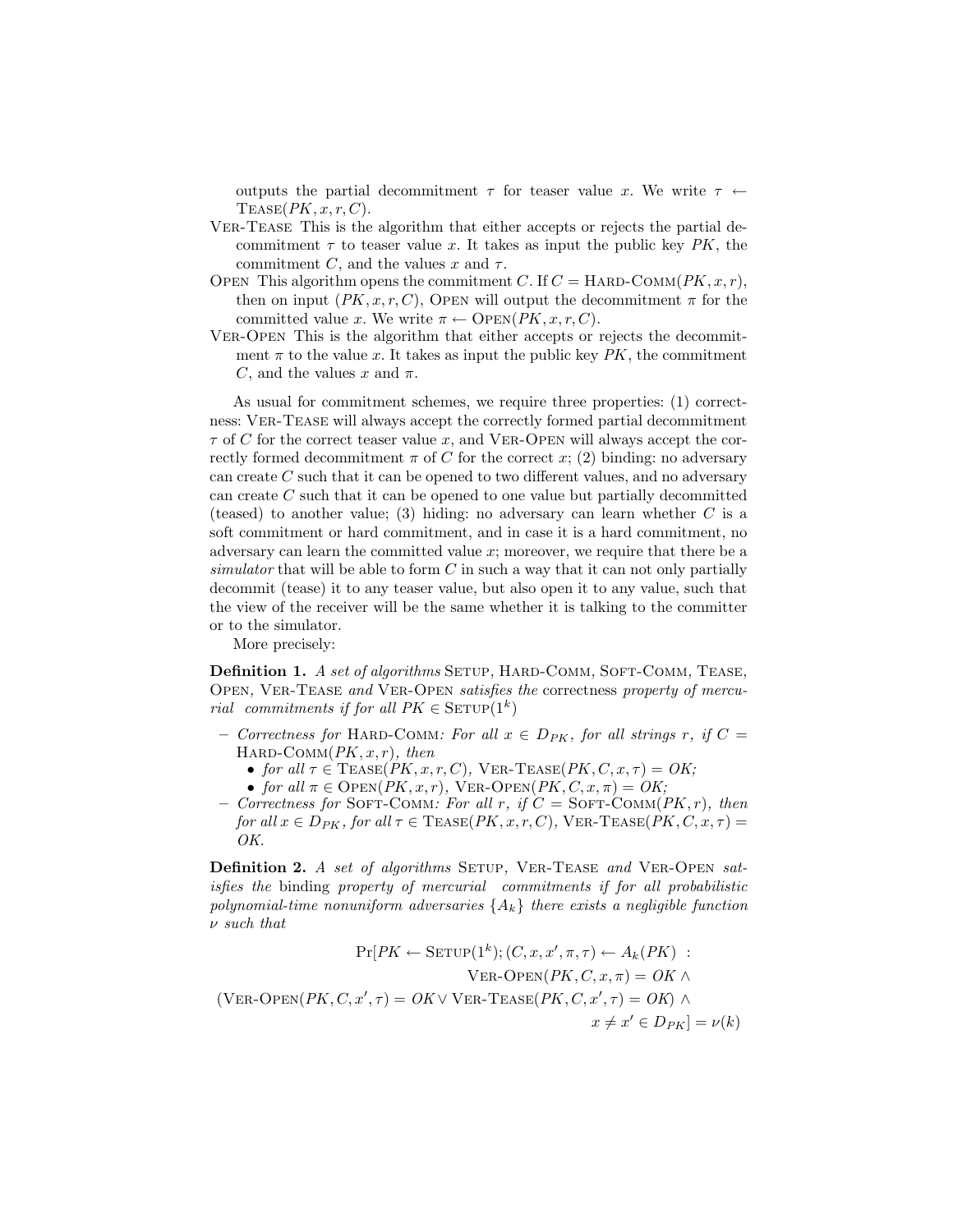Definition 3. A set of algorithms SETUP, HARD-COMM, SOFT-COMM, TEASE, Open satisfies the hiding (simulatability) property of mercurial commitment if

- 1. There exists a set of algorithms Sim-Setup, Sim-Commit, Sim-Tease, Sim-Open with the following specifications:
	- Sim-Setup This is a randomized algorithm that, in addition to creating the commitment public key PK, also outputs a trapdoor key TK that allows the simulator some extra power that the legitimate committer does not have. We write  $(PK, TK) \leftarrow \text{SIM-SETUP}(1^k)$ .
	- Sim-Commit This is the deterministic algorithm that the simulator uses to compute a commitment. Besides (PK, TK), it takes a random string r as input. We write  $C = \text{SIM-COMMIT}(PK, TK, r)$ .
	- Sim-Tease This is the algorithm that the simulator uses to compute a partial decommitment for any value  $x \in D_{PK}$ . On input  $(PK, TK, r, x)$ , it gives the partial decommitment  $\tau$  for the commitment  $C = \text{Sim-COMMIT}$  $(PK, TK, r)$ . We write  $\tau \leftarrow \text{SIM-TEASE}(PK, TK, r, x)$ .
	- Sim-Open This is the algorithm that the simulator uses to compute a decommitment for any value  $x \in D_{PK}$ . On input (PK, TK, r, x), it outputs the decommitment  $\pi$  for the commitment  $C = \text{SIM-COMMIT}(PK, TK, r)$ . We write  $\pi \leftarrow \text{SIM-OPEN}(PK, TK, r, x)$ .
- 2. Let the following algorithms be defined as follows:
	- **Committer**<sub>PK</sub> The committer algorithm  $C_{PK}$  is a stateful algorithm that responds to requests to hard- and soft-commit to specific values by running HARD-COMM and SOFT-COMM, and then, on request runs the Tease and Open algorithms on the corresponding commitments. It also maintains a list L of commitments issued so far. Initially, list L is empty. Here is how  $C_{PK}$  responds to various inputs:
		- On input (HARD-COMM, x), choose a random string r. Compute  $C =$ HARD-COMM $(PK, x, r)$ . Store (HARD-COMM,  $C, x, r$ ) in the list L. Output C.
		- On input (SOFT-COMM), choose a random string r. Compute  $C =$ SOFT-COMM( $PK, r$ ). Store (SOFT-COMM,  $C, r$ ) in the list L. Output  $C$ .
		- $-$  On input (TEASE,  $C, x'$ ):
			- Check if  $C \in L$ . If it is not, output "fail." Else, retrieve the record corresponding to C.
			- If C's entry on the list is of the form (HARD-COMM,  $C, x, r$ ): if  $x \neq x'$ , output "fail." Otherwise, output  $\tau = \text{TEASE}(PK, x, r, C)$ .
			- Else if C's entry on the list is of the form  $(Sorr-Comm, C, r)$ :  $output \tau = \text{TEASE}(PK, x', r, C).$
		- On input (OPEN,  $C, x$ ), check if for some r, (HARD-COMM,  $C, x, r$ ) is on the list. If it is not, output "fail." Else, output  $\text{OPEN}(PK, x, r)$ .
	- **Simulator**<sub>(PK,TK)</sub> The simulator  $S_{(PK,TK)}$  answers the same types of queries as the Committer  $C_{PK}$ , but by running different algorithms. It also maintains the same list L, initialized to empty.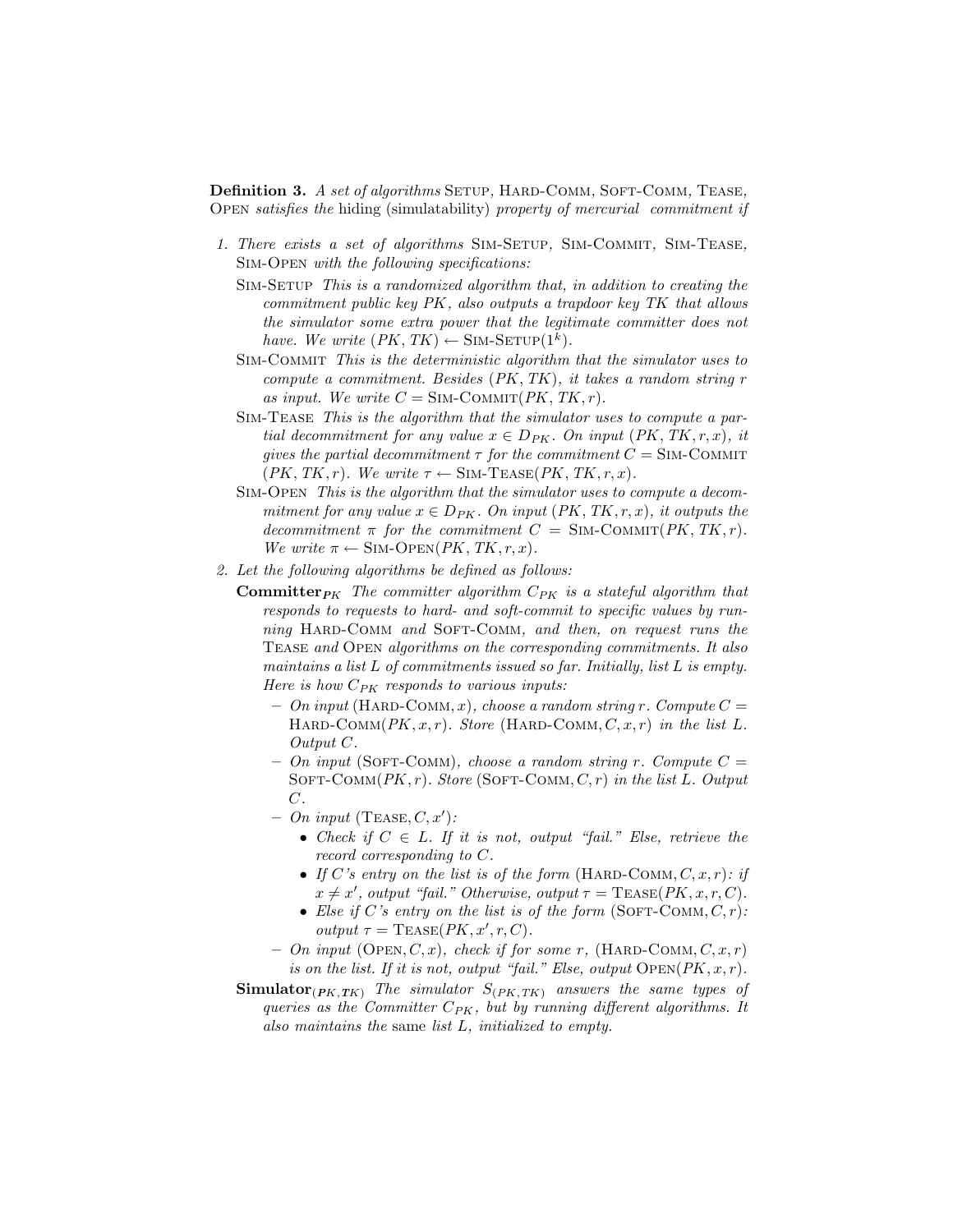- On input (HARD-COMM, x), choose a random string r. Compute  $C =$  $Sim-COMMIT(PK, TK, r)$ . Store (HARD-COMM,  $C, x, r$ ) in the list L. Output C.
- On input (SOFT-COMM), choose a random string r. Compute  $C =$ SIM-COMMIT $(PK, TK, r)$ . Store (SOFT-COMM,  $C, r$ ) in the list L. Output C.
- $-$  On input (TEASE,  $C, x'$ ):
	- Check if  $C \in L$ . If it is not, output "fail." Else, retrieve the record corresponding to C.
	- If C's entry on the list is of the form (HARD-COMM,  $C, x, r$ ): if  $x \neq x'$ , output "fail." Otherwise, output  $\tau \leftarrow$  SIM-TEASE(PK,  $TK, x, r, C$ .
	- Else if C's entry on the list is of the form  $(Sorr-COMM, C, r)$ : output  $\tau \leftarrow \text{SIM-TEASE}(PK, TK, x', r, C)$ .
- On input (OPEN,  $C, x$ ), check if for some r, (HARD-COMM,  $C, x, r$ ) is on the list. If it is not, output "fail." Otherwise, output SIM-OPEN  $(PK, TK, x, r)$ .

Then no polynomial-time distinguisher can tell whether he is talking to a Committer or to a Simulator. Namely, for all probabilistic polynomial-time  $\mathit{families\ of\ oracle\ Turing\ machines\ }\{D_k^? \},\ there\ exists\ a\ negligible\ function$  $\nu(k)$  such that

$$
Pr[PK_0 \leftarrow SETUP(1^k); (PK_1, TK) \leftarrow SIM-SETUP(1^k);
$$
  
\n
$$
O_0 = C_{PK_0}; O_1 = S_{(PK_1, TK)};
$$
  
\n
$$
b \leftarrow \{0, 1\}; b' \leftarrow D_k^{O_b}(pk_b) : b = b'] = 1/2 + \nu(k)
$$

(In this definition, we create two oracles:  $O_0$  is a Committer, and  $O_1$  is a Simulator. Then the distinguisher interacts with a randomly chosen oracle, and has to guess which oracle it is talking to.)

Remarks. Note that the notion of simulatability can be defined in three flavors: perfect, statistical, and computational, corresponding to the strength of the distinguisher D. Above, we gave the definition for the computational flavor since it is the least restrictive. Also note that the definition above is noninteractive. The definition can be extended to an interactive setting, where the decommitment (opening or teasing) is interactive. Throughout the paper, in order to keep the presentation clean, we continue by default to consider noninteractive mercurial commitments (and noninteractive ZKS), and only mention the interactive case in side remarks.

## Definition 4 (Mercurial commitment scheme).

Algorithms SETUP, HARD-COMM, SOFT-COMM, TEASE, OPEN, Ver-Tease and Ver-Open constitute a mercurial commitment scheme if they satisfy the correctness, binding, and hiding (simulatability) properties.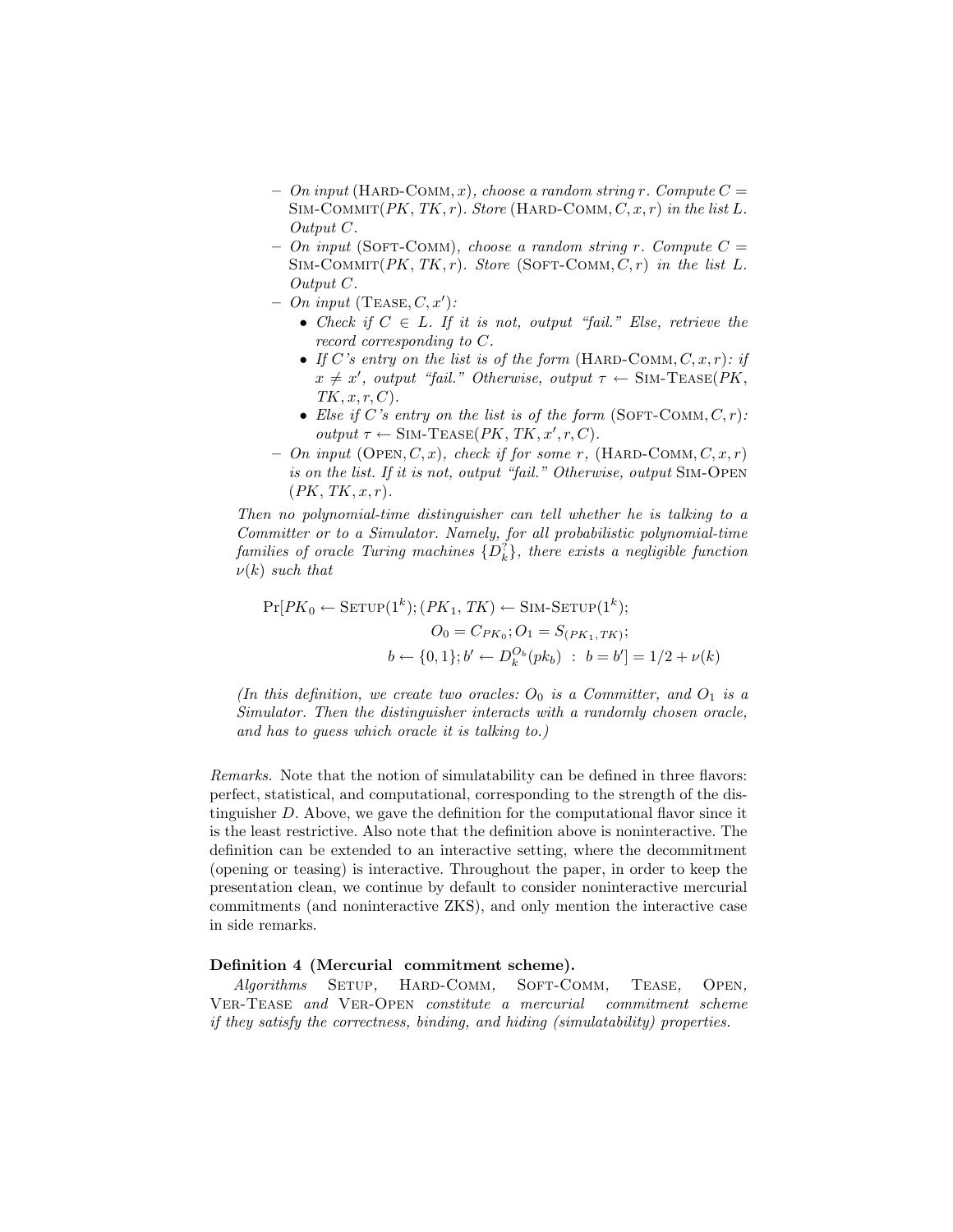#### 2.2 Constructions

From General Assumptions. We construct mercurial commitments based on a many-theorem noninteractive zero-knowledge proof system [BDMP91,FLS99]. Such a proof system can be constructed from any trapdoor permutation (TDP) [BDMP91,BY96], or from a verifiable random function (VRF) [GO92,MRV99]. Existence of TDPs and existence of VRFs are, as far as we know, incomparable assumptions, since VRFs can be constructed based on gap-Diffie-Hellman groups [Lys02], while no trapdoor permutation is known based on such groups. This construction is in the shared random string model (not in the trusted parameters model).

Suppose that we are given a many-theorem noninteractive zero-knowledge (NIZK) proof system for an NP-complete language L. This proof system operates in the public random string model, and consists of polynomial-time algorithms Prove and Verify. Further suppose that we are given a conventional noninteractive unconditionally binding commitment scheme, consisting of algorithms (Comm-Setup, Commit). Note that such a commitment scheme is already implied by the existence of NIZK, because NIZK implies OWFs, and in the public-random-string model, OWFs imply setup-free unconditionally binding bit commitment [Nao91,HILL99]. More detailed definitions of these standard building blocks, NIZK and commitment schemes, are given in the full version of the paper.

We now describe a (noninteractive) mercurial commitment scheme based on a NIZK proof system and any noninteractive commitment scheme. The idea of this construction is simple: a mercurial commitment will consist of two conventional commitments. The first one determines whether it is a hard-commit or soft-commit. The second one determines the value itself in case of hard-commit. To tease, simply prove (using NIZK) that "either this is a soft-commit, or the committed value is x." To open, prove (using NIZK) that "this is a hard-commit to x." Correctness will follow from the correctness properties of the NIZK and of the commitment scheme. The binding property will follow from the fact that the commitment scheme is unconditionally binding, and from the soundness of the NIZK. Simulatability will follow from the security of the commitment scheme and from the zero-knowledge property (i.e., existence of the zero-knowledge simulator) of the NIZK.

An (easily produced) more formal description of the above scheme is contained in the full version of the paper. We thus obtain the following theorem.

Theorem 1. The construction above is a mercurial commitment scheme, assuming the underlying primitives satisfy the definitions of NIZK proofs for NP and unconditionally binding commitment schemes.

As noted in the introduction, the same construction can be used to achieve interactive mercurial commitments, from standard commitments and (interactive) zero knowledge proofs. Since both these building blocks are implied by OWF, the construction yields interactive mercurial commitments based on OWF.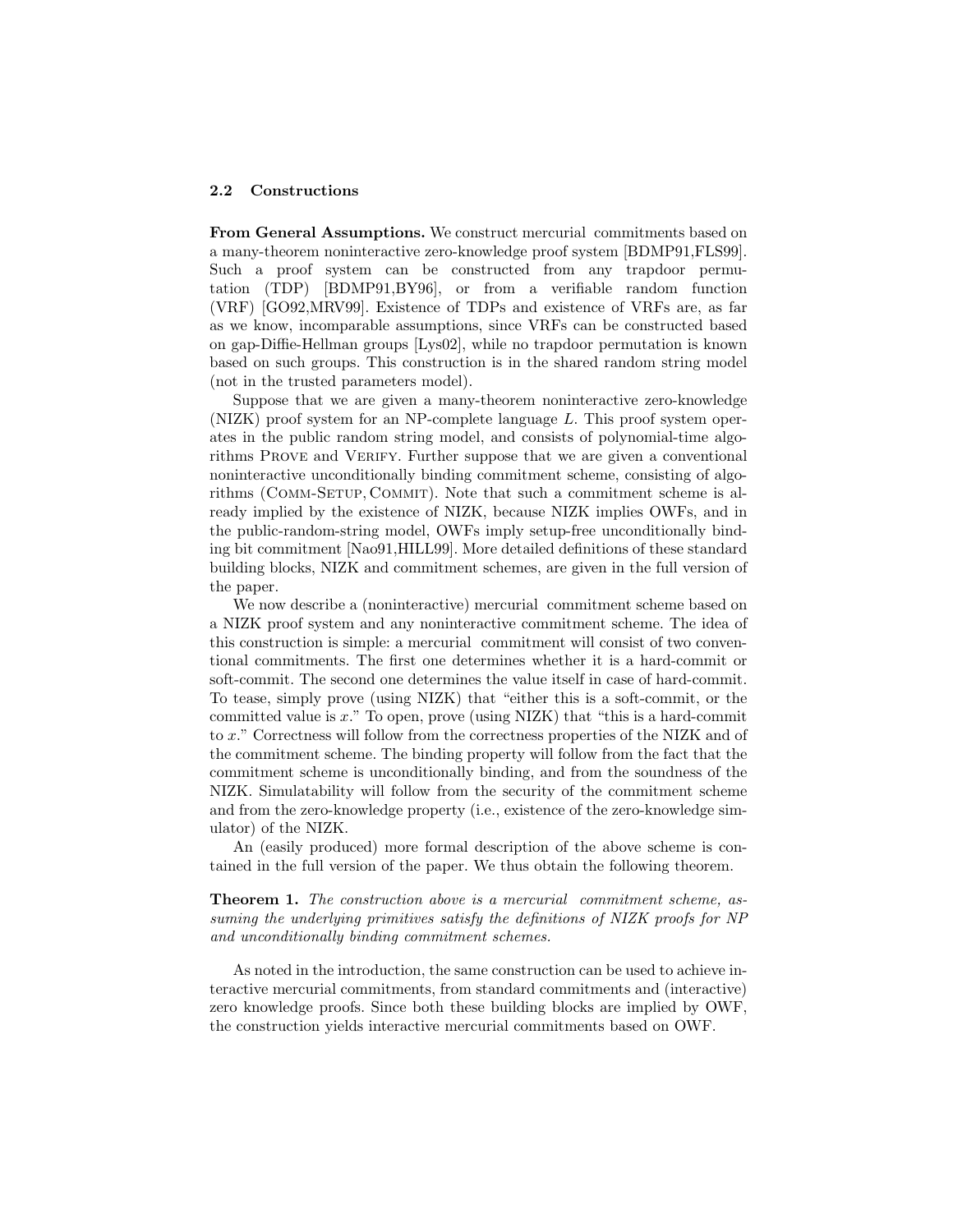From Claw-Free Trapdoor Bijections. We now construct a mercurial bitcommitment scheme under the assumption that there exist claw-free trapdoor bijections.<sup>8</sup> Specifically, slightly generalizing the notion of claw-free permutations of [GMR88], we assume that there exist indexed families of bijections  ${f_i}_{i\in I \subseteq \{0,1\}^n}$ ,  $f_i: D_{f_i} \to R_i$  and  ${g_i}_{i\in I \subseteq \{0,1\}^n}$ ,  $g_i: D_{g_i} \to R_i$ , and an efficiently computable distribution  $\Delta$  on pairs  $(i, t_i) \in \{0, 1\}^n \times \{0, 1\}^{\text{poly}(n)}$  such that:

- $t_i$  is trapdoor information that allows  $f_i$  to be inverted efficiently.
- $f_i$  and  $g_i$  are claw-free. That is, when given i sampled according to  $\Delta$ , no efficient algorithm can, with nonnegligible probability, find  $s \in D_{f_i}$  and  $s' \in D_{g_i}$  such that  $f_i(s) = g_i(s')$ .

Employing this assumption, we construct mercurial bit-commitmens:

- $PK = \text{SETUP}(1^n) = i$  where  $(i, t_i)$  is sampled from  $\Delta$
- Using randomness  $(r_0, r_1) \in D_{f_i} \times D_{g_i}$ , HARD-COMM $(i, 0, (r_0, r_1))$  =  $(f_i(r_0), g_i(r_1))$  and HARD-COMM $(i, 1, (r_0, r_1)) = (g_i(r_1), f_i(r_0))$
- $-$  Using randomness  $(r_0, r_1) \in D_{f_i} \times D_{f_i}$ , SOFT-COMM $(i, (r_0, r_1)) =$  $(f_i(r_0), f_i(r_1))$
- For hard commitment  $C = (C_0, C_1), \tau = \text{TEASE}(i, x, (r_0, r_1), (C_0, C_1)) = r_0.$
- For soft commitment  $C = (C_0, C_1), \tau = \text{TEASE}(i, x, (r_0, r_1), (C_0, C_1)) = r_x$ .
- VER-TEASE $(i, x, \tau, (C_0, C_1))$  checks that  $C_x = f_i(\tau)$ .
- To open a hard commitment  $C = (C_0, C_1)$  to x, created using the random string  $(r_0, r_1)$ ,  $\pi = \text{OPEN}(i, x, (r_0, r_1), (C_0, C_1)) = (x, r_0, r_1).$
- Given a decommitment  $\pi = (x, r_0, r_1), \text{VER-OPEN}(i, x, \pi, (C_0, C_1))$ checks  $C_x = f_i(r_0)$  and  $C_{1-x} = g_i(r_1)$ .

The correctness of this commitment scheme is immediate from the above descriptions. Furthermore, it is clear that these commitments are hiding since all commitments are pairs of completely random elements of  $R_i$ . That hard commitments are binding follows from the assumption that  $f_i$  and  $g_i$  are claw-free.

It remains to show that this commitment scheme is simulatable. The key step in showing simulatability is to note that if  $t_i$  (i.e. the trapdoor for  $f_i$ ) is known, then one can easily compute  $f_i^{-1}(s)$  for any given  $s \in R_i$ , and in particular, one can produce an r' such that  $s = f_i(r')$ , even if s was chosen to be  $g_i(r)$  for some random  $r \leftarrow D_{g_i}$ . The details are provided in the full version of the paper.

Claw-free trapdoor bijections are an established cryptographic primitive [GMR88]. They are commonly realized under the assumption that factoring is hard. However, under the factoring assumption one can construct much more efficient mercurial commitments, as we do later in this section. Nonetheless, the above construction based on a claw-free pair is valuable because the existence of a claw-free pair may be viewed as a generic assumption independent of the difficulty of factoring. Indeed, the assumption seems reasonable generically: the

<sup>8</sup> Note that in contrast to the construction of the previous section, here we construct a bit-commitment scheme, i.e. we commit only to values  $x \in \{0, 1\}.$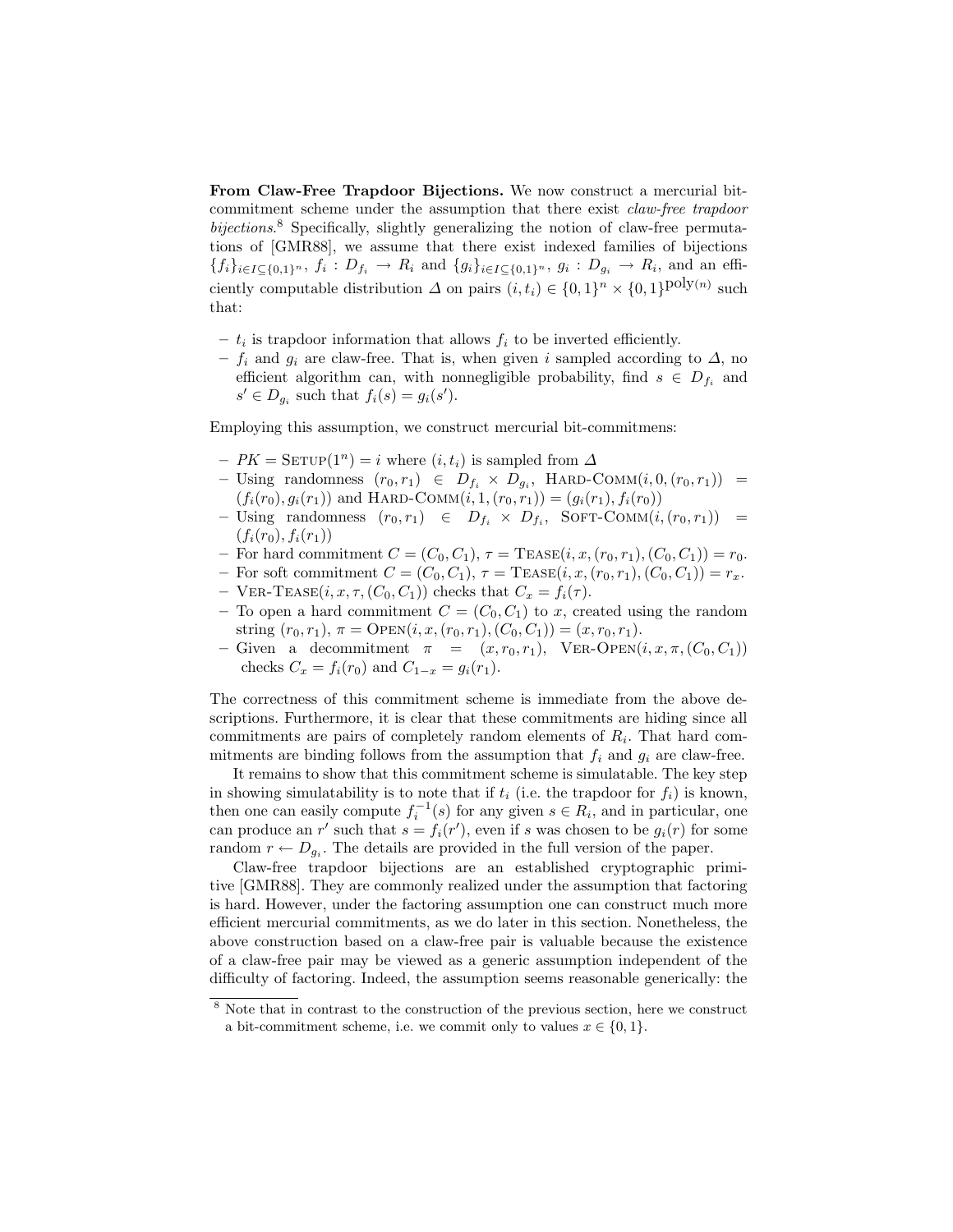less the functions  $f_i$  and  $g_i$  have to do with each other, the more plausible the assumption. Note that only  $f_i$  requires a trapdoor, so  $g_i$  may be some, completely unrelated, one-way bijection. It may be reasonable to assume that it is infeasible to find a claw in such a case.

From the Discrete Logarithm Assumption. The following mercurial commitment scheme relies on the intractability of the discrete logarithm problem in a group G of prime order. When G is taken to be the subgroup of size  $q$  of  $\mathbb{Z}_p^*$  where  $q|(p-1)$  (i.e., G is the group of d-th order residues in  $\mathbb{Z}_p^*$  for a prime  $p = dq + 1$ ), this mercurial commitment scheme is implicit in the Zero-Knowledge Sets construction of [MRK03]. Indeed, combining this mercurial commitment with the Zero-Knowledge Set construction of the next section yields essentially the same construction as [MRK03].

Recall that the Pedersen commitment scheme [Ped92] employs two randomly chosen generators,  $g, h \leftarrow G$ , and a commitment to a message  $m \in \{0, 1, \ldots, |G| -$ 1} is computed by selecting a random  $r \leftarrow \{0, 1, \ldots, |G|-1\}$  and letting the commitment be  $g^m h^r$ . The commitment is opened by revealing the message m and the random exponent  $r$ . It is not hard to show that if the committer can open this commitment in more than one way, then he can easily compute  $\log_g(h)$ , a task which is presumed to be intractable. On the other hand, if the committer knows  $\log_g(h)$ , then he can easily open a supposed commitment  $c = g^k \in G$ to any message m by producing the pair  $(m,(k-m)/\log_{g}(h) \mod |G|)$ . This observation is essential to the following mercurial commitment scheme which is based on the Pedersen commitment.

- SETUP( $1^k$ ) selects G and  $(g, h) \leftarrow G \times G$ .
- The hard commitment (with random string  $(r_0, r_1) \leftarrow \{0, 1, \ldots, |G|-1\}^2$ ) is simply the Pedersen commitment using the generator pair  $(g, h^{r_1})$ : HARD-COMM $((g, h), x, (r_0, r_1)) = (g^x(h^{r_1})^{r_0}, h^{r_1})$
- The soft commitment (with  $(r_0, r_1)$  ←  $\{0, 1, ..., |G| 1\}^2$ ) is SOFT-COMM $((g, h), (r_0, r_1)) = (g^{r_0}, g^{r_1}).$
- If  $C = (C_0, C_1)$  is hard, then  $\tau = \text{TEASE}((g, h), x, (r_0, r_1), (C_0, C_1)) = r_0$ .
- If  $C = (C_0, C_1)$  is soft, then  $\tau = \text{TEASE}((g, h), x, (r_1, r_2), (C_0, C_1)) = (r_0$  $x)/r_1 \mod |G|.$
- In either case, VER-TEASE $((g, h), (C_0, C_1), x, \tau)$  checks that  $C_0 = g^x \cdot C_1^{\tau}$ .
- OPEN computes  $(\pi_0, \pi_1)$  as  $\text{OPEN}((g, h), x, (r_0, r_1), (C_0, C_1)) = (r_0, r_1).$
- Finally, verification is similar to Pedersen's, with an additional step to ensure that the second generator  $C_1$  was chosen as a known power of  $h$ , and hence that  $\log_g(C_1)$  is not known to the committer:  $VER-OPEN((g,h),$  $(C_0, C_1), x, (\pi_0, \pi_1)$  checks that  $C_0 = g^x \cdot C_1^{\pi_0}$  and that  $C_1 = h^{\pi_1}$ .

The correctness of the above algorithms is easily verified. The proof that hard commitments are binding is just as with the Pedersen commitment; indeed, the ability to open a commitment  $C = (C_0, C_1)$  in two ways implies knowledge of  $\log_g(h)$ . This scheme is clearly hiding because all commitments consist of random elements from  $G \times G$ . As for simulatability, the simulator simply needs to set up g, h and TK as  $g \leftarrow G$ , TK  $\leftarrow \{0, 1, \ldots, |G|-1\}$  and  $h = g^{T\tilde{K}}$ . A more detailed description is contained in the full version of the paper.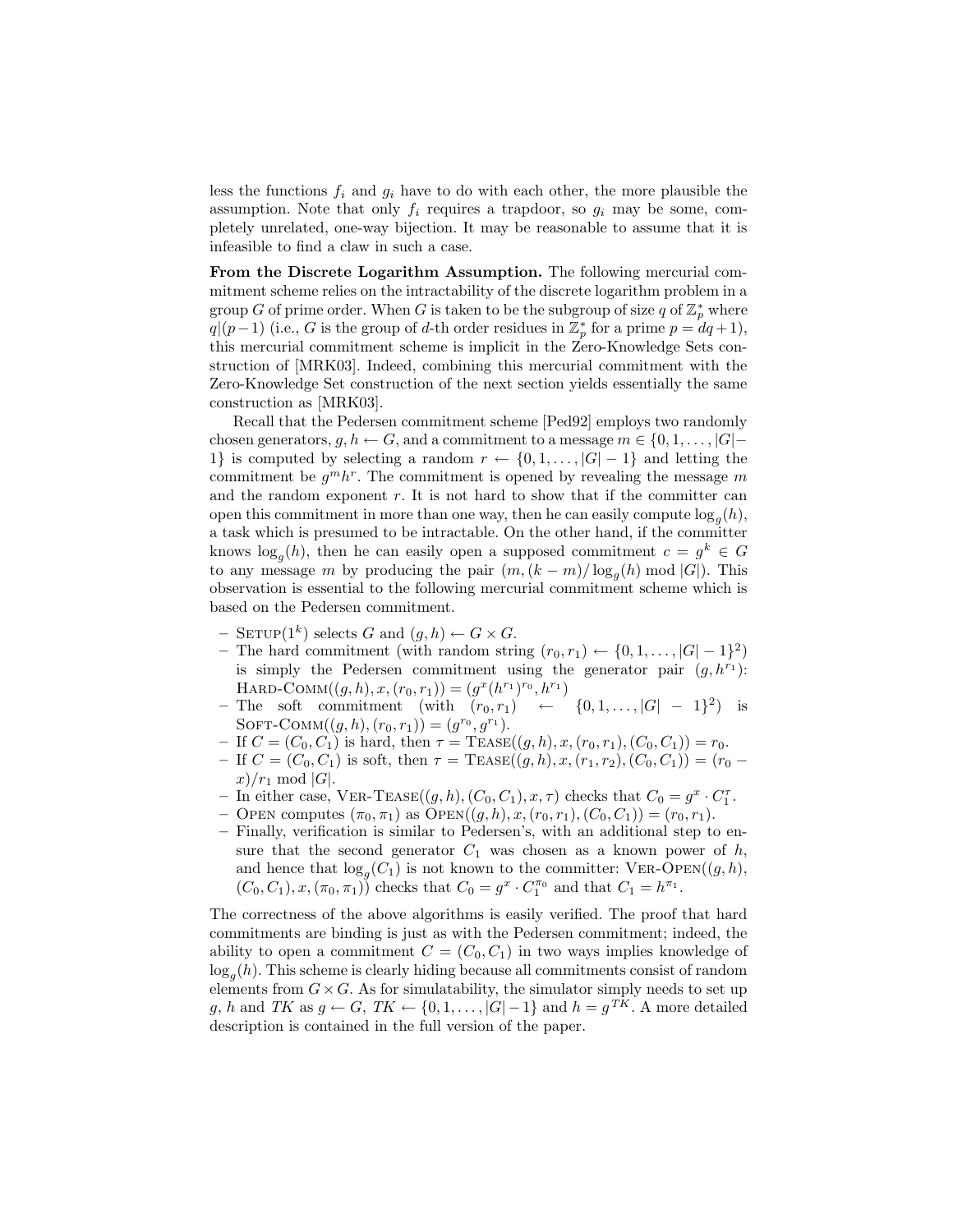From the Hardness of Factoring. Our final construction is based on the hardness of factoring. Like the discrete logarithm construction, this scheme commits to many bits simultaneously. This is a modification of the trapdoor commitment construction implicit in the GMR signature scheme [GMR88]. We note that a similar mercurial commitment scheme (based on RSA rather than factoring, but allowing for interesting extensions based on the Strong RSA assumption) was independently discovered by Gennaro and Micali [GM05].

The mercurial commitment scheme runs as follows:

- Let the message space be  $\{0,1\}^{\ell}$ .
- SETUP(1<sup>n</sup>) chooses an RSA modulus  $N = pq$ , where  $p \equiv q \equiv 3 \pmod{4}$ , and a random element  $y \in \mathbb{Z}_N^*$ . Let  $U = y^2$ .  $PK = (N, U)$ .
- Using randomness  $(r_0, r_1) \in \mathbb{Z}_N^* \times \mathbb{Z}_N^*$ , HARD-COMM $((N, U), m, (r_0, r_1))$  =  $(Ur_0^2, r_1^{2^{\ell}}$  $_{1}^{2^{e}}(Ur_{0}^{2})^{m}).$
- Using randomness  $(r_0, r_1) \in \mathbb{Z}_N^* \times \mathbb{Z}_N^*$ , SOFT-COMM $((N, U), (r_0, r_1))$  =  $(r_0^{2^{\ell}})$  $2^{\ell}$ ,  $r_1^{2^{\ell}}$  $\binom{2^k}{1}$ .
- If  $C = (C_0, C_1)$  is hard, then  $\tau = \text{TEASE}((N, U), m, (r_0, r_1), (C_0, C_1)) = r_1$ .
- If  $C = (C_0, C_1)$  is soft, then  $\tau = \text{TEASE}((N, U), m, (r_0, r_1), (C_0, C_1))$  $r_1 r_0^{-m}$ .
- VER-TEASE( $(N, U), m, \tau, (C_0, C_1)$ ) checks that  $C_1 = C_0^m(\tau)^{2^{\ell}}$ .
- OPEN computes  $\pi$  as  $\pi = \text{OPEN}((N, U), m, (r_0, r_1), (C_0, C_1)) = (m, r_0, r_1).$
- Given a decommitment  $\pi = (m, r_0, r_1)$ , VER-OPEN $((N, U, \ell), m, \pi, (C_0, C_1))$ checks  $C_0 = Ur_0^2$  and  $C_1 = C_0^m r_1^{2^{\ell}}$  $\frac{2}{1}$ .

The correctness of this commitment scheme follows directly from the above definitions. Simulatability follows if we simply let the simulator set up U as  $U = y^{2^{\ell}}$ . The details of the simulator are in the full version of the paper.

We have only to show that this scheme is binding. Suppose there exists a hard commitment  $(C_0, C_1)$  which can be opened as  $(m, r_0, r_1)$ , and  $(m', r'_0, r'_1)$ , where  $m = b_1 \dots b_\ell$ , and  $m' = b'_1 \dots b'_\ell$ . Both openings can be successfully verified, thus we have  $C_0 = Ur_0^2 = Ur_0'^2$ , and  $C_1 = C_0^m r_1^{2^{\ell}} = C_0^{m'} r_1'^{2^{\ell}}$  $\frac{1}{2}$ <sup>2</sup>. Given that  $m \neq m'$ , this means that  $r_1 \neq r'_1$ . Let  $f_0(x) = x^2$ ,  $f_1(x) = C_0x^2$ . Note that finding a claw (i.e.  $x_0, x_1$  such that  $f_0(x_0) = f_1(x_1)$ ) would give a square root of U: (U =  $(x_0x_1^{-1}r_0)^2$ ). This would then allow us to factor N. Thus, this is a claw-free pair. Note also that  $C_0^m r_1^{2^{\ell}} = f_{b_{\ell}}(f_{b_{\ell-1}}(\ldots(f_{b_1}(r_1))))$ . Since there are two verifiable openings, this must be equal to  $C_0^{m'} r_1'^{2^{\ell}} = f_{b'_{\ell}}(f_{b'_{\ell-1}}(\ldots(f_{b'_{1}}(r'_{1}))))$ . Let *i* be the smallest index such that  $f_{b_i}(f_{b_{i-1}}(\ldots(f_{b_1}(r_1)))) = f_{b'_i}(f_{b'_{i-1}}(\ldots(f_{b'_1}(r'_1))))$ . Such an i must clearly exist, and as long as  $r'_1 \neq r_1$  we also have  $b_i \neq b'_i$ . Thus we have found a claw between  $f_0$  and  $f_1$  which will allow us to factor N.

A similar proof shows that we cannot tease-open to one value and hard open to another.

Note that a similar scheme using an arbitrary RSA modulus  $N$  can be created using a modified version of the commitment described in [Fis01].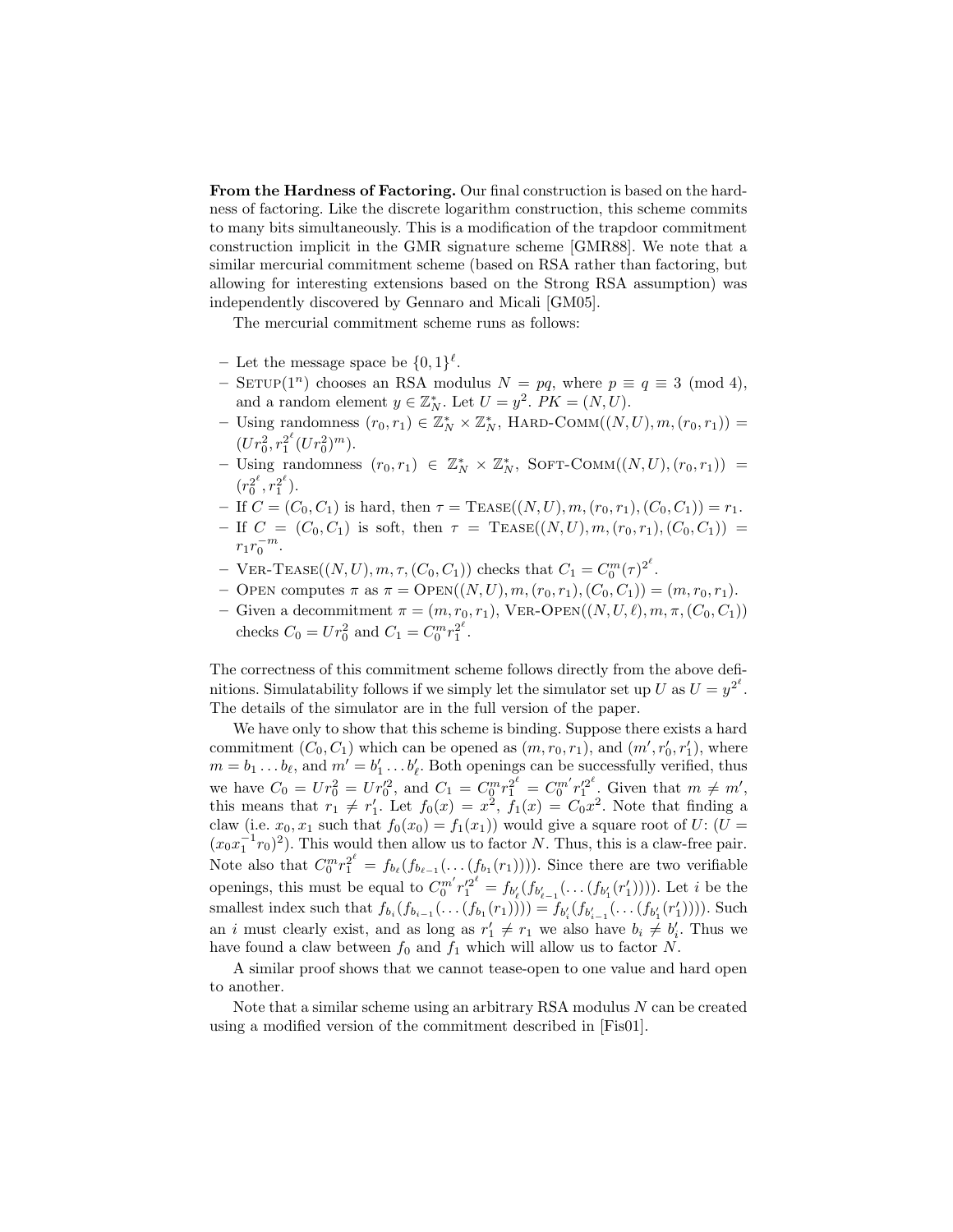# 3 Constructing Zero-Knowledge Sets

#### 3.1 Definition of Zero-Knowledge Sets

Let us start with an informal definition. A zero-knowledge set scheme (more generally, an elementary database scheme) [MRK03] consists of three algorithms, ZKS-SETUP,  $P$  (the Prover) and  $V$  (the Verifier) such that three properties hold: (1) completeness: for any database D, for any x such that  $D(x) = v$  (where v can be a value if  $x \in D$  or  $\perp$  if  $x \notin D$ ) an honest Prover who correctly commits to D can always convince the verifier that  $D(x) = v$ ; (2) soundness: once a commitment to the database  $D$  has been formed (even by a malicious Prover), no P' can, for the same x, convince the Verifier that  $D(x) = v_1$  and  $D(x) = v_2$ for  $v_1 \neq v_2$ ; (3) zero-knowledge: there exists a simulator S such that even for adversarially chosen  $D$ , no adversarial verifier can tell whether he is (a) talking to an honest prover P committed to  $D$ , or (b) talking to S who only has oracle access to the data set D.

The formalization of this definition, which is a slight revision of the original definition of [MRK03] (in particular, it extends the original definition to allow computational zero-knowledge), is given in the full version of the paper.

#### 3.2 ZKS from Mercurial Commitments

In this section we show how, given a mercurial commitment scheme and a collision-resistant hash function, we can construct a zero-knowledge set. As already mentioned, this construction is essentially the same as the construction of [MRK03] with the mercurial commitments abstracted as a building block.

On the Role of Collision-Resistant Hashing. In order to construct ZKS from mercurial commitments, we need an additional property: that an ordered pair of commitments produced by HARD-COMM( $PK, \cdot, \cdot$ ) and/or SOFT-COMM( $PK, \cdot$ ) is in the domain  $D_{PK}$  of the commitment scheme (this property is needed because we will build trees of commitments, with the parent committing to its two children). This can be accomplished for any mercurial commitment scheme with sufficiently large  $D_{PK}$  by combining it with a collisionresistant hash function  $H$  that maps pairs of commitments into  $D_{PK}$ . Then, to commit to a pair of commitments, one would simply commit to its hash value instead. This approach was already used by [MRK03] with the DL-based mercurial commitment scheme implicitly constructed there.

The key for the hash function can be included as part of the commitment scheme's public key. The security of the resulting construction is easy to prove (we will not do so here for lack of space and because the arguments are standard). From now on, in describing the ZKS construction from mercurial commitments, we will assume that domain of a mercurial commitment scheme includes pairs of commitments.

We note that it is *necessary* to assume collision-resistant hash functions (CRHFs) because they are implied by ZKS: to build CRHF from ZKS, simply run the prover algorithm on the database  $D$  to produce a commitment  $C$ ,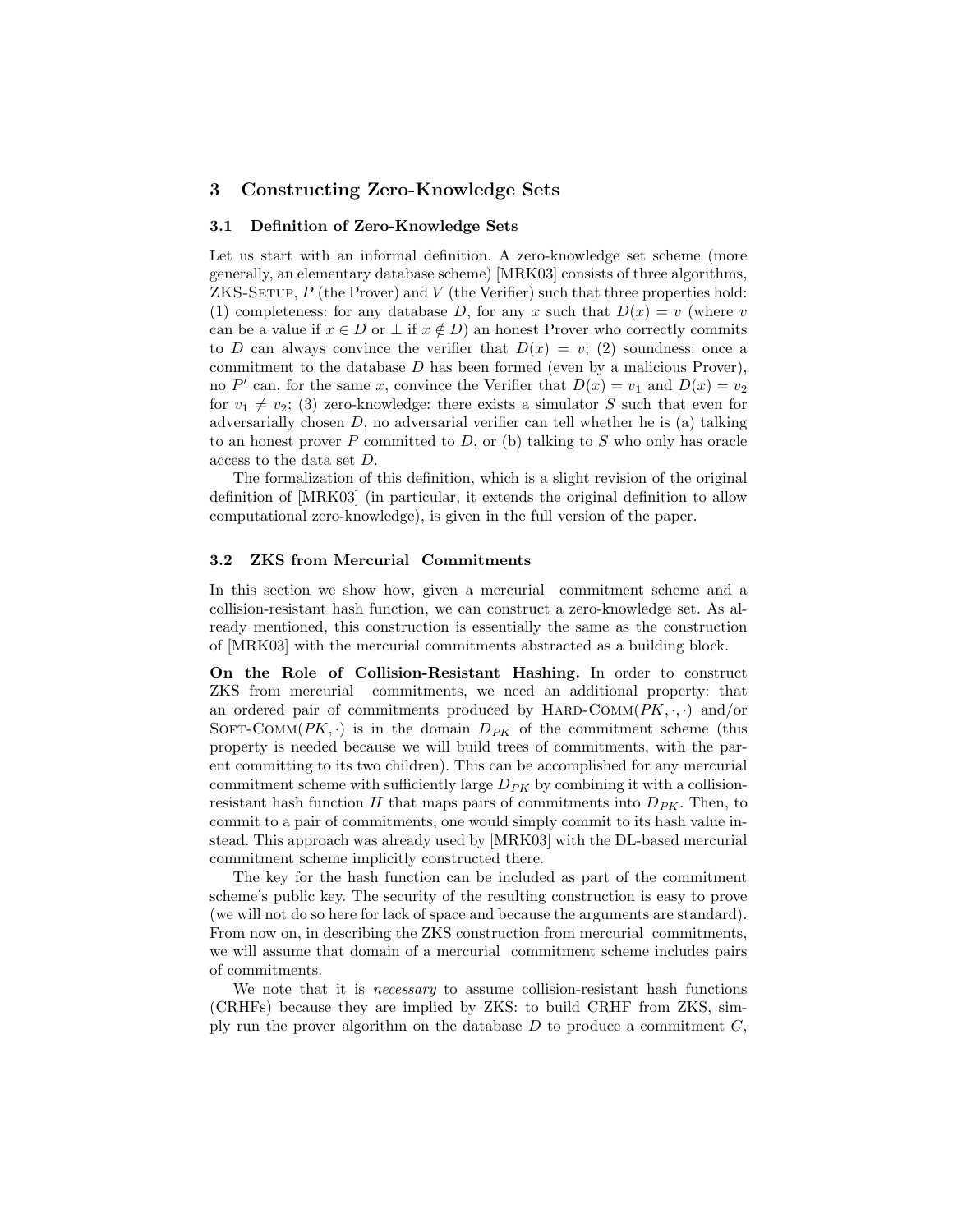fixing the prover-randomness to an all-0 string. We can view an arbitrary-length string  $b_1b_2 \ldots b_\ell$  as an elementary database D where  $D(i) = b_i$  for  $1 \leq i \leq \ell$ , and  $i > \ell$  is not in the database. It is easy to see that the resulting algorithm is collision-resistant: an adversary who could produce two strings (databases) that hash to the same commitment C would contradicts the soundness property of ZKS.

**Building ZKS.** Below, we construct ZKS for a database  $D$  with keys of length<sup>9</sup> l given

- $-$  a mercurial commitment scheme (SETUP, HARD-COMM, SOFT-COMM, Tease, Open, Ver-Tease, Ver-Open) whose domain includes the values v contained in the database, as well as pairs of commitments (produced by HARD-COMM and/or SOFT-COMM);
- a pseudorandom function family  ${F_s}_{s \in S}$  that maps binary string of length up to  $l$  to binary strings of length needed for random inputs  $r$  to HARD-COMM and SOFT-COMM.<sup>10</sup>

Our construction will be in the shared random string model if the mercurial commitment scheme (and the collision-resistant hash function, if separate from the mercurial commitment scheme) both require no more than a shared random string for their parameters. Otherwise, it will be in the trusted parameters model.

Intuition Informally, to generate a commitment com to the database D, the prover views each key  $x$  as an integer numbering a leaf of a height- $l$  binary tree, and places a commitment to the information  $v = D(x)$  into leaf number x. Each internal node of the tree is generated to contain the commitment to the contents of its two children. The result is thus a Merkle tree, except that each internal node is a commitment to, rather than a hash of, its two children. The value com is then the value contained in the root of the tree.

To respond to a query about  $x$ , the prover simply decommits the corresponding leaf and provides the authenticating path (together with all the decommitments) to the root.

The only problem with the just-described approach is that it requires exponential time (in l) to compute the tree, because the tree has  $2<sup>l</sup>$  leaves. This is where mercurial commitments help. Our exponential-size Merkle-like tree will have large subtrees where every leaf is a commitment to  $\perp$ , because the corresponding keys are not in the database. Instead of actually computing such a subtree ahead of time, the prover simply forms the root of this subtree as a softcommitment, and does not do anything for other nodes of the subtree. Thus, the resulting Merkle tree gets "pruned" to size at most  $2l|D|$ , because the only

 $\frac{9}{9}$  As suggested in [MRK03], we can apply collision-resistant hashing to the keys if they are longer, although we will give up perfect completeness if two keys  $x_1$  and  $x_2$  such  $D(x_1) \neq D(x_2)$  hash to the same result.

<sup>&</sup>lt;sup>10</sup> The pseudorandom function family is needed only to save prover storage and make the prover stateless; if the prover is willing to store the amount of randomness proportional to  $l(|D|+q)$ , where q is the number of queries, then it is not necessary.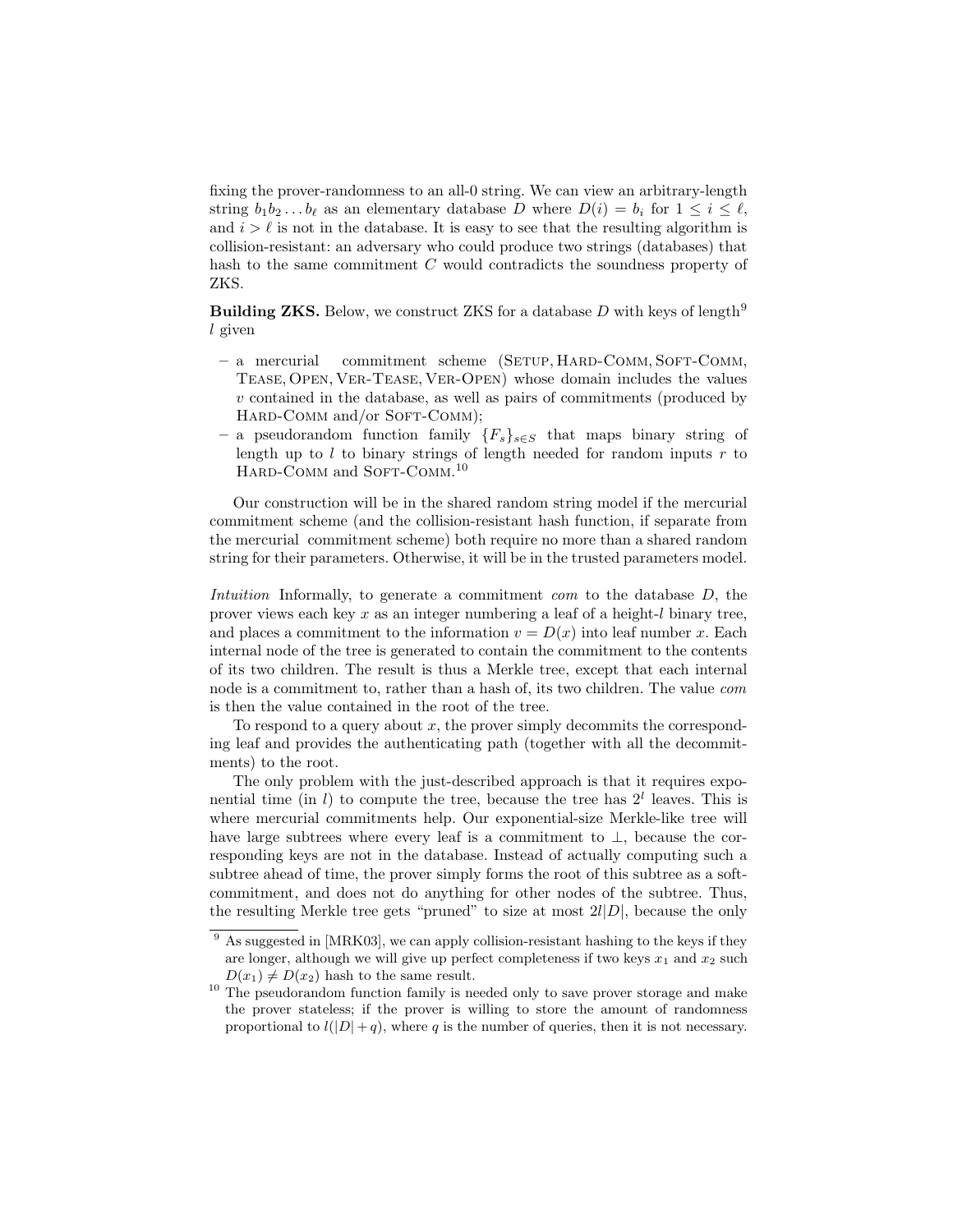

Fig. 1. A commitment tree before and after a query for key 11, whose value is not the database. The parts built in response to the query are shown in the second tree. Hard commitments are denoted by 'H' and soft commitments by 'S'. Each leaf contains a commitment to the value shown rather than the value itself.

nodes in the tree are ancestors of leaves in  $D$  and their siblings. (This is because if a node is neither an ancestor of a leaf in  $D$  nor a sibling of such an ancestor, then both its and its sibling's subtrees are empty.)

Answering queries about  $x \in D$  is still done the same way. In response to queries about  $x \notin D$  the prover generates the portion of the subtree that is missing (from  $x$  to the root of the empty subtree). The value at the root of the empty subtree is then teased (soft-decommitted) to its two (newly generated) children, and the entire authenticating path from  $x$  to *com* is provided using teasers, rather than hard decommitments. This is illustrated in Figure 1.

To save the prover from the expense of having to remember all the choices it made when generating the tree (both initially and in response to  $x \notin D$  queries), we generate all random strings used in the commitments pseudorandomly rather than randomly.

Soundness follows from the fact that soft decommitments always have the same semantics, namely that  $x \notin D$ , and that soft decommitments cannot, by the binding property, disagree with hard decommitments. Zero-knowledgeness follows from the simulatability of commitments and from the fact that decommitments are consistent: a given node will never be (hard- or soft-) decommitted in two different ways. Note that zero-knowledge will be perfect, statistical, or computational, depending on the simulatability of mercurial commitments (however, for perfect and statistical zero-knowledge, the prover must use truly random, rather than pseudorandom, strings; hence, it must be stateful in order to remember the random strings it used when responding to queries.)

We formalize the above description in the full version of the paper.

Improving the Efficiency of DL-based construction. While in general any collision-resistant hash function can be used with our DL-based mercurial commitments, Pedersen's hash function [Ped92] is suggested by [MRK03] because it is also based on the discrete logarithm assumption and its parameters can be selected from a shared random string. Given a group  $G$  of prime order  $q$  and two generators g and h, Pedersen's hash function  $H_{G,g,h}$  hashes two integers  $0 \leq a, b < q$  into a single element  $h \in G$  via  $h = g^a h^b$ . It is easy to see that this hash function is collision-resistant if discrete logarithms in G are hard.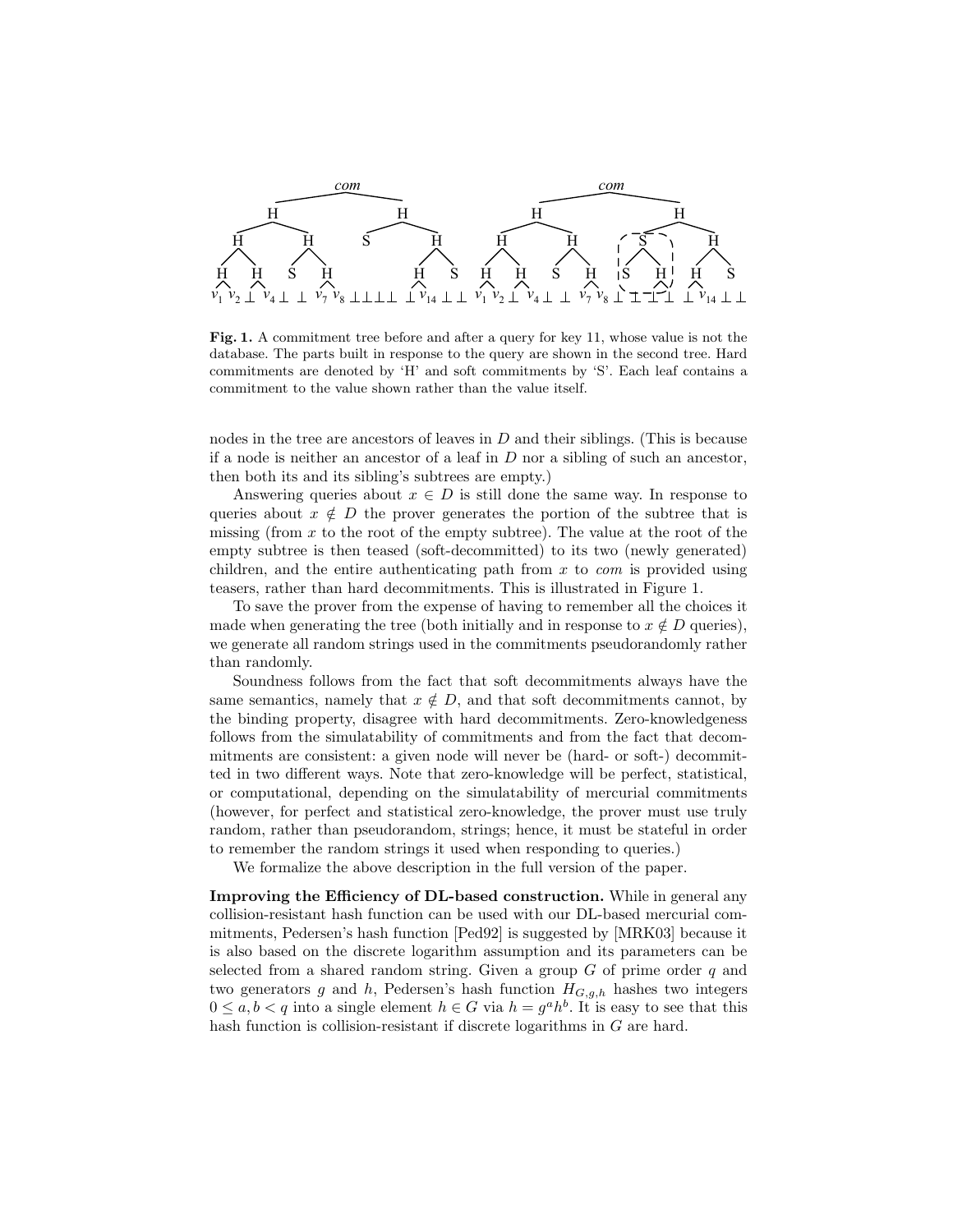It may seem that Pedersen's hash function is well suited for use with DLbased mercurial commitments over the same group  $G$ . This, however, is not true, because the range of hash function is  $G$ , while the domain of the commitments is  $\{0, 1, \ldots, q-1\}$ . In particular, if G is the subgroup of size q of  $\mathbb{Z}_p^*$  for  $q|(p-1)$ , one would need to choose two separate sets of parameters:  $(q_1, p_1)$  for the hash function and  $(q_2, p_2)$  for the commitment scheme, with  $q_2 \geq p_1$ . This seems to be necessary for the construction of [MRK03] to work (although it is not explicitly stated there).

In addition, to hash two commitments (which consist of two elements of  $\mathbb{Z}_{p_2}^*$  each), multiple iterations of the hash function are needed, because a single iteration can handle only a pair of elements of  $\mathbb{Z}_{q_1}$ .

Here, we point out two minor modifications the Pedersen's hash function that eliminate the need for a second set of parameters and minimize the number of iterations necessary to hash two commitments. Both modifications rely on folklore results.

First, we will modify the hash function to take four inputs instead of two by using four generators (all in the shared random string),  $g_1, g_2, g_3, g_4$ , and outputting, on input  $(a, b, c, d)$ , the value  $g_1^a g_2^b g_3^c g_4^d$ . The proof of collision-resistance of this function is a simple exercise and is omitted here.

Our second modification relies (in addition to the DL assumption) on the assumption that Sophie Germain primes are sufficiently dense (recall that a  $q$  is a Sophie Germain prime if  $p = 2q + 1$  is prime). We let q be a Sophie Germain prime. Then the subgroup G of order q of  $\mathbb{Z}_p^*$  is  $QR_p$ . Consider the following efficient bijection  $\phi'$  between  $QR_p$  and  $\{1, 2, ..., q\}$ : if  $x \leq q$ ,  $\phi'(x) = x$ ; else  $\phi'(x) = p - x$  (this is a bijection because exactly one of  $(x, -x)$  is in  $QR_p$ , because  $p \equiv 3 \pmod{4}$  since q is odd). Now let  $\phi(x) = \phi'(x) - 1$  to make the range of the bijection  $\{0, 1, \ldots, q-1\}.$ 

The bijection  $\phi$  allows us to view  $G = QR_p$  and  $\{0, 1, \ldots, q-1\}$  as essentially the same.<sup>11</sup> Thus, we will simply modify Pedersen's hash function to output  $\phi(h)$ instead of h, and to take inputs in  $QR_p$  instead of  $\{0, 1, \ldots, q-1\}$  by applying  $\phi^{-1}$  to them first.

The resulting ZKS scheme takes seven values and seven exponentiations per level of the hash tree to verify (four for the hash function and three for the mercurial commitment). Note that two of the generators can be shared between the hash function and the mercurial commitment scheme. Because verifications require only products of fixed-base exponentiations with four bases (except in the case of tease verification, when a single exponentiation with a random base is required), much precomputation can be done to speed up verification (see, e.g., [LL94], which can be extended to multiple bases).

<sup>&</sup>lt;sup>11</sup> We remark that, obviously, a bijection between G and  $\{0, 1, \ldots, q-1\}$  always exists because  $|G| = q$ ; the reason for using Sophie Germain primes is that we do not know how construct a simple efficient bijection otherwise.